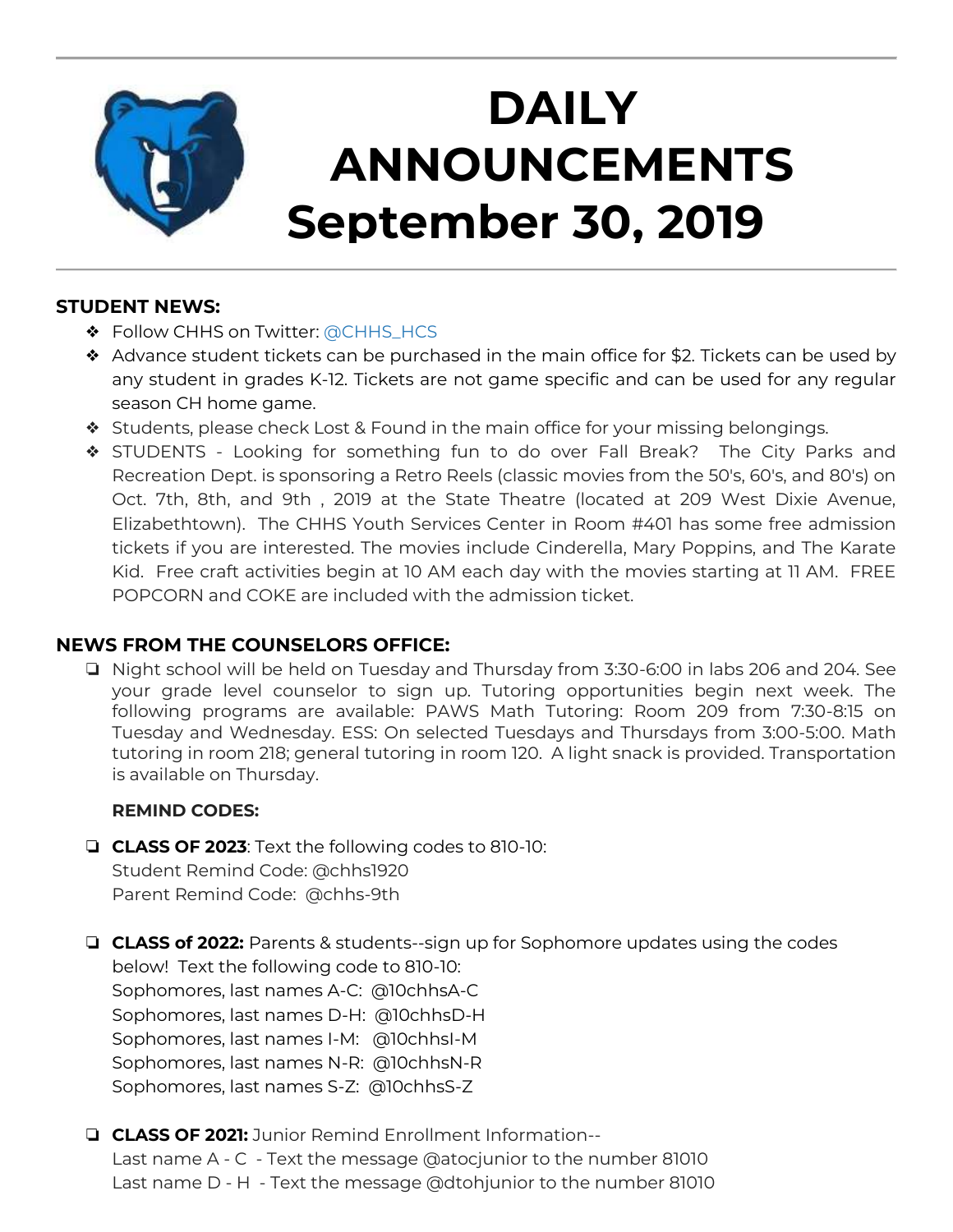

Last Name I - M - Text the message @itomjunior to the number 81010 Last Name N - R - Text the message @ntorjunior to the number 81010 Last Name S - Z - Text the message @stozjunior to the number 81010

❏ **CLASS OF 2020:** Students can only join ONE student account for these. Parents can join only ONE parent account. **Student Accounts:** Senior Class Information--Text @chhssrinfo to 81010; Senior College Information--Text @srcollege to 81010 (includes Senior Class Information); Early College Seniors-- Text @cdk632 to 81010 (Includes Sr Class and Sr College) **Parent Accounts:** Senior Class Parent Information--Text @3g94ke to 81010; Senior Parent College Information--Text @kfgd72 to 81010 (includes Senior Class Information); Early College Seniors--Text @cdk632 to 81010 (Includes Sr Class and Sr College)

#### **UPCOMING EVENTS:**

- October 3: Underclass picture retakes
- October 7-11: No School/Fall Break
- October 14: No school for students. PLD for faculty & staff

### **CLUB NEWS:**

- → Game Club members meet every Monday after school until 5:30 with Mr. Menendez in room 129.
- ➔ Central Hardin is celebrating National German week from September 30 October 4..
- ➔ Drama Club, with members of CHHS faculty, will perform *The Laramie Project* at the PAC Friday 10/18 at 7pm and Saturday 10/19 at 2pm, \$5 general admission. Faculty and staff are free, but please purchase tickets for friends and family you bring with you. Juniors interested in the school day matinee trip, see Ms. Sherrard.
- → The Bruin Art Club will be painting the mural on Monday, September 30th until 5 pm. Please see Mrs. Carpenter before school or during 2nd half of Power Hour to get your permission form. Limit to 15 members to paint.

### **SPORTS NEWS:**

- ★ Follow us on Twitter for sports action! **[@](https://twitter.com/chhsbruinathl)**[chhsbruinathl](https://twitter.com/chhsbruinathl)
- ★ Attention all Dance Team members: Practice is Monday and Tuesday of each week from 3:30-5:30 in room 133. Be there!
- ★ Archery tryouts will be held October 15-17 from 6pm-8pm in the small gym. Must have a sports physical and attend all three days!